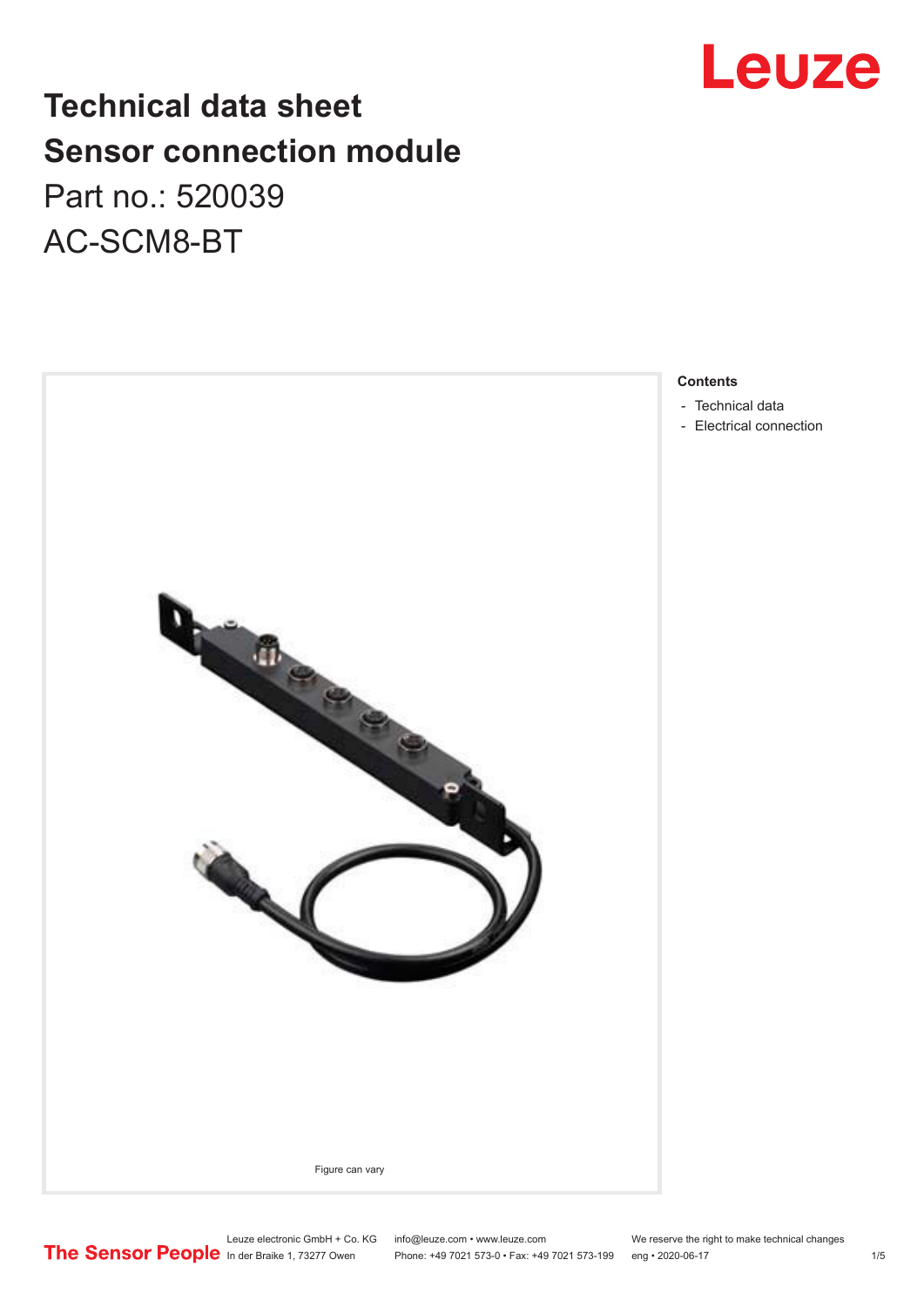## <span id="page-1-0"></span>**Technical data**

# Leuze

### **Basic data**

Î.

| Suitable for                 | MLC 500, MLC 300 safety light curtains |
|------------------------------|----------------------------------------|
| <b>Electrical data</b>       |                                        |
| <b>Protective circuit</b>    | No information                         |
| Insulation resistance, min.  | 10,000,000,000 Ω                       |
| Current load, max.           | 1A                                     |
| Performance data             |                                        |
| Supply voltage $U_{\rm B}$   | 24 V, DC, -20  20 %                    |
| Connection                   |                                        |
| <b>Number of connections</b> | 6 Piece(s)                             |
|                              |                                        |
| <b>Connection 1</b>          |                                        |
| <b>Function</b>              | Connection with PLC                    |
|                              | Machine interface                      |
| <b>Type of connection</b>    | Cable with connector                   |
| Cable length                 | 500 mm                                 |
| <b>Sheathing material</b>    | <b>PUR</b>                             |
| <b>Thread size</b>           | M <sub>12</sub>                        |
| <b>Type</b>                  | Female                                 |
| <b>Material</b>              | Metal                                  |
| No. of pins                  | 8-pin                                  |
| Encoding                     | A-coded                                |
| <b>Connection 2</b>          |                                        |
| <b>Function</b>              | Local input, muting sensor 1           |
| Type of connection           | Connector                              |
| <b>Designation on device</b> | X1                                     |
| <b>Thread size</b>           | M12                                    |
| <b>Type</b>                  | Female                                 |
| <b>Material</b>              | Metal                                  |
| No. of pins                  | 5-pin                                  |
| Encoding                     | A-coded                                |
| <b>Connection 3</b>          |                                        |
| <b>Function</b>              | Local input, muting sensor 2           |
| <b>Type of connection</b>    | Connector                              |
| <b>Designation on device</b> | X <sub>2</sub>                         |
| <b>Thread size</b>           | M12                                    |
| <b>Type</b>                  | Female                                 |
| <b>Material</b>              | Metal                                  |
| No. of pins                  | 5-pin                                  |
| Encoding                     | A-coded                                |
| <b>Connection 4</b>          |                                        |
| <b>Function</b>              | Local input, muting sensor 3           |
| Type of connection           | Connector                              |
| <b>Designation on device</b> | X3                                     |
| <b>Thread size</b>           | M12                                    |
| <b>Type</b>                  | Female                                 |
| <b>Material</b>              | Metal                                  |
| No. of pins                  | $5$ -pin                               |
| Encoding                     | A-coded                                |

| <b>Connection 5</b>            |                              |
|--------------------------------|------------------------------|
| <b>Function</b>                | Local input, muting sensor 4 |
| <b>Type of connection</b>      | Connector                    |
| <b>Designation on device</b>   | X4                           |
| <b>Thread size</b>             | M12                          |
| <b>Type</b>                    | Female                       |
| <b>Material</b>                | Metal                        |
| No. of pins                    | $5 - pin$                    |
| Encoding                       | A-coded                      |
| <b>Connection 6</b>            |                              |
| <b>Function</b>                | Connection to device         |
|                                | Local interface              |
| Type of connection             | Connector                    |
| <b>Designation on device</b>   | X <sub>5</sub>               |
| <b>Thread size</b>             | M <sub>12</sub>              |
| <b>Type</b>                    | Male                         |
| Material                       | Metal                        |
| No. of pins                    | 8-pin                        |
| Encoding                       | A-coded                      |
| <b>Mechanical data</b>         |                              |
| Design                         | Cubic                        |
| Dimension (W x H x L)          | 22 mm x 28 mm x 235 mm       |
| <b>Housing material</b>        | Plastic, PA 6                |
| Net weight                     | 370 g                        |
| <b>Housing color</b>           | <b>Black</b>                 |
| <b>Type of fastening</b>       | Mounting plate               |
| <b>Environmental data</b>      |                              |
| Ambient temperature, operation | $-30$ 80 °C                  |
| <b>Classification</b>          |                              |
| <b>Customs tariff number</b>   | 85369010                     |
| eCl@ss 8.0                     | 27279219                     |
| eCl@ss 9.0                     | 27440108                     |
| <b>ETIM 5.0</b>                | EC002585                     |
| <b>ETIM 6.0</b>                | EC002585                     |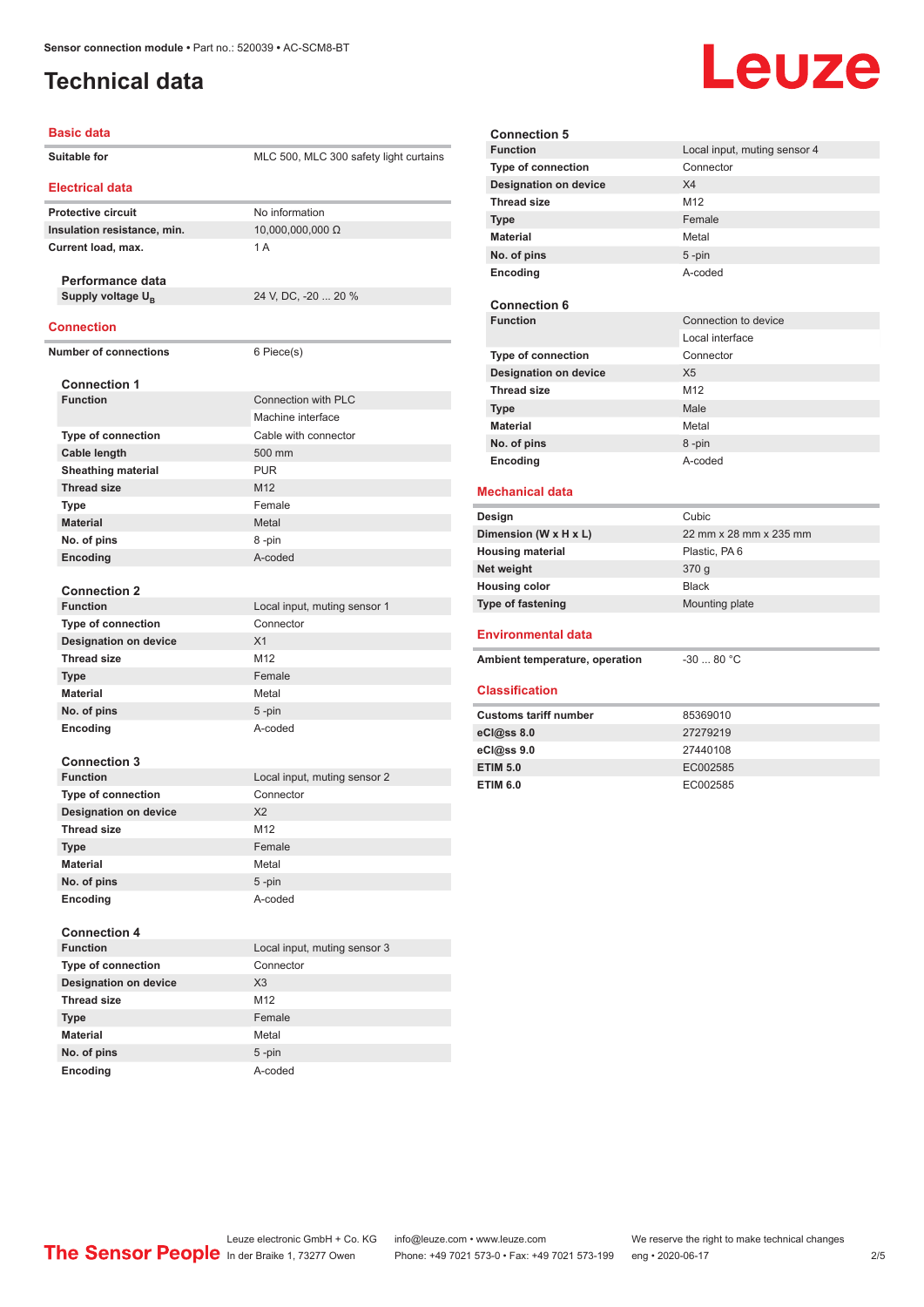## <span id="page-2-0"></span>**Electrical connection**

# Leuze

## **Connection 1**

| <b>Function</b>           | Connection with PLC  |
|---------------------------|----------------------|
|                           | Machine interface    |
| Type of connection        | Cable with connector |
| Cable length              | 500 mm               |
| <b>Sheathing material</b> | <b>PUR</b>           |
| Cable color               | <b>Black</b>         |
| Wire cross section        | $2 \text{ mm}^2$     |
| <b>Thread size</b>        | M12                  |
| <b>Type</b>               | Female               |
| <b>Material</b>           | Metal                |
| No. of pins               | 8-pin                |
| Encoding                  | A-coded              |

### **Pin Pin assignment**

| 1              | IO <sub>1</sub>   |
|----------------|-------------------|
| $\overline{2}$ | <b>VIN</b>        |
| 3              | IN <sub>3</sub>   |
| $\overline{4}$ | IN4               |
| 5              | OSSD1             |
| 6              | OSSD <sub>2</sub> |
|                | <b>VIN</b>        |
| 8              | IN <sub>8</sub>   |

#### **Connection 2 X1**

| <b>Function</b>           | Local input, muting sensor 1 |
|---------------------------|------------------------------|
| <b>Type of connection</b> | Connector                    |
| <b>Thread size</b>        | M12                          |
| <b>Type</b>               | Female                       |
| <b>Material</b>           | Metal                        |
| No. of pins               | $5$ -pin                     |
| Encoding                  | A-coded                      |

## **Pin Pin assignment** 1  $+24V$ **2** IN4 **3** 0 V **4** IN8 **5** IO1

### **Connection 3**

|  |  | ۰. |  |
|--|--|----|--|
|  |  |    |  |

| <b>Function</b>           | Local input, muting sensor 2 |
|---------------------------|------------------------------|
| <b>Type of connection</b> | Connector                    |
| <b>Thread size</b>        | M12                          |
| <b>Type</b>               | Female                       |
| <b>Material</b>           | Metal                        |
| No. of pins               | $5$ -pin                     |
| Encoding                  | A-coded                      |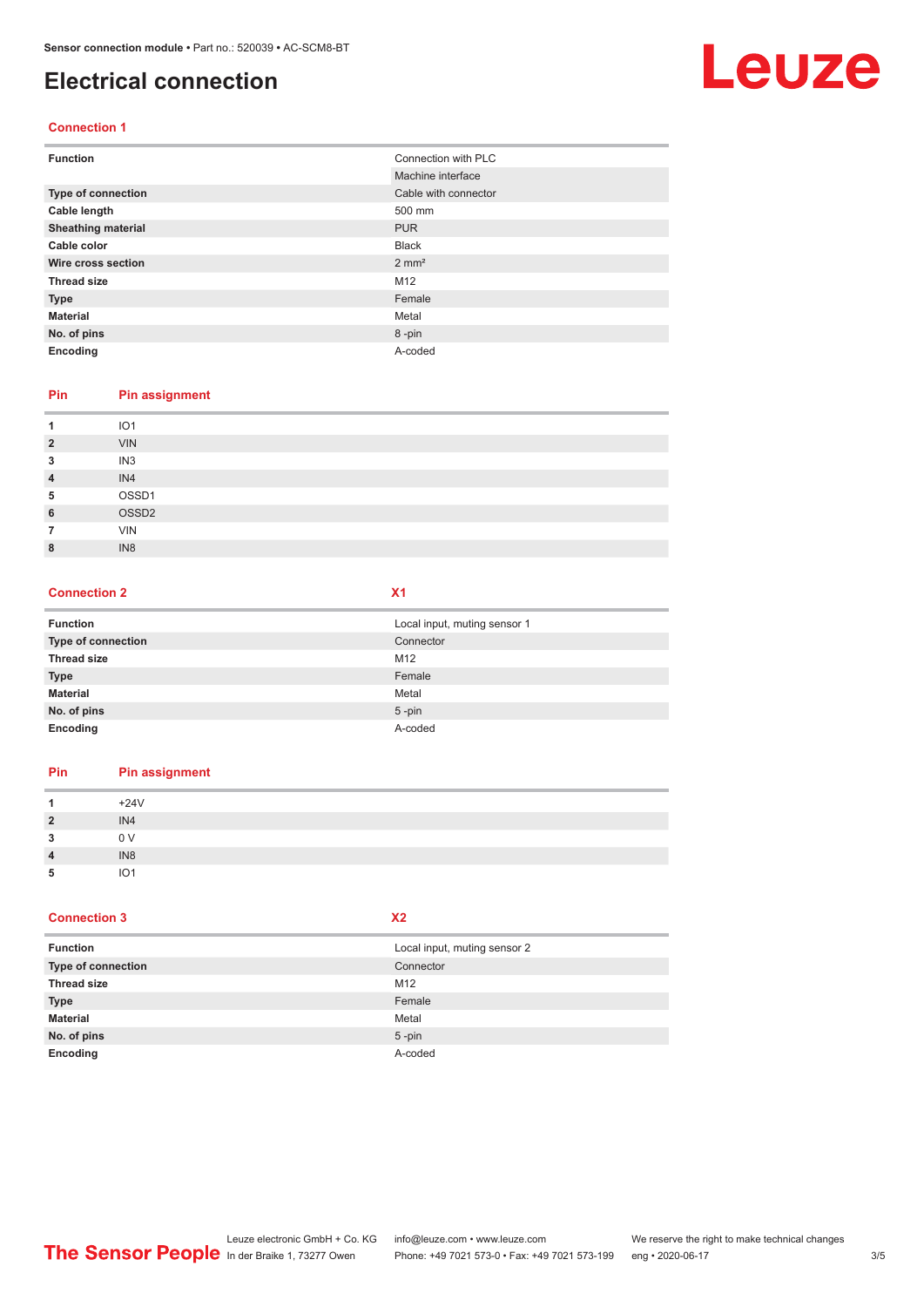## **Electrical connection**

## Leuze

| Pin            | <b>Pin assignment</b> |
|----------------|-----------------------|
|                | $+24V$                |
| $\overline{2}$ | IN <sub>8</sub>       |
|                | 0 V                   |
|                | IN <sub>3</sub>       |
|                | IO <sub>1</sub>       |

## **Connection 4 X3**

| <b>Function</b>           | Local input, muting sensor 3 |
|---------------------------|------------------------------|
| <b>Type of connection</b> | Connector                    |
| <b>Thread size</b>        | M12                          |
| <b>Type</b>               | Female                       |
| <b>Material</b>           | Metal                        |
| No. of pins               | $5$ -pin                     |
| Encoding                  | A-coded                      |

## **Pin Pin assignment**

| $\overline{A}$ | $+24V$          |
|----------------|-----------------|
| $\overline{2}$ | IN <sub>8</sub> |
| 3              | 0 <sub>V</sub>  |
| $\overline{4}$ | IN <sub>3</sub> |
| 5              | $1^{\circ}$ 1   |

#### **Connection 5 X4**

| <b>Function</b>    | Local input, muting sensor 4 |
|--------------------|------------------------------|
| Type of connection | Connector                    |
| <b>Thread size</b> | M12                          |
| <b>Type</b>        | Female                       |
| <b>Material</b>    | Metal                        |
| No. of pins        | $5$ -pin                     |
| Encoding           | A-coded                      |

## **Pin Pin assignment**

|                    | $+24V$          |
|--------------------|-----------------|
| $\overline{2}$     | IO <sub>1</sub> |
| 3                  | 0 <sub>V</sub>  |
| $\overline{\bf 4}$ | IO <sub>1</sub> |
| 5                  | IN4             |

### **Connection 6 X5**

| <b>Function</b>    | Connection to device |
|--------------------|----------------------|
|                    | Local interface      |
| Type of connection | Connector            |
| <b>Thread size</b> | M <sub>12</sub>      |
| <b>Type</b>        | Male                 |
| <b>Material</b>    | Metal                |
| No. of pins        | 8-pin                |
| Encoding           | A-coded              |